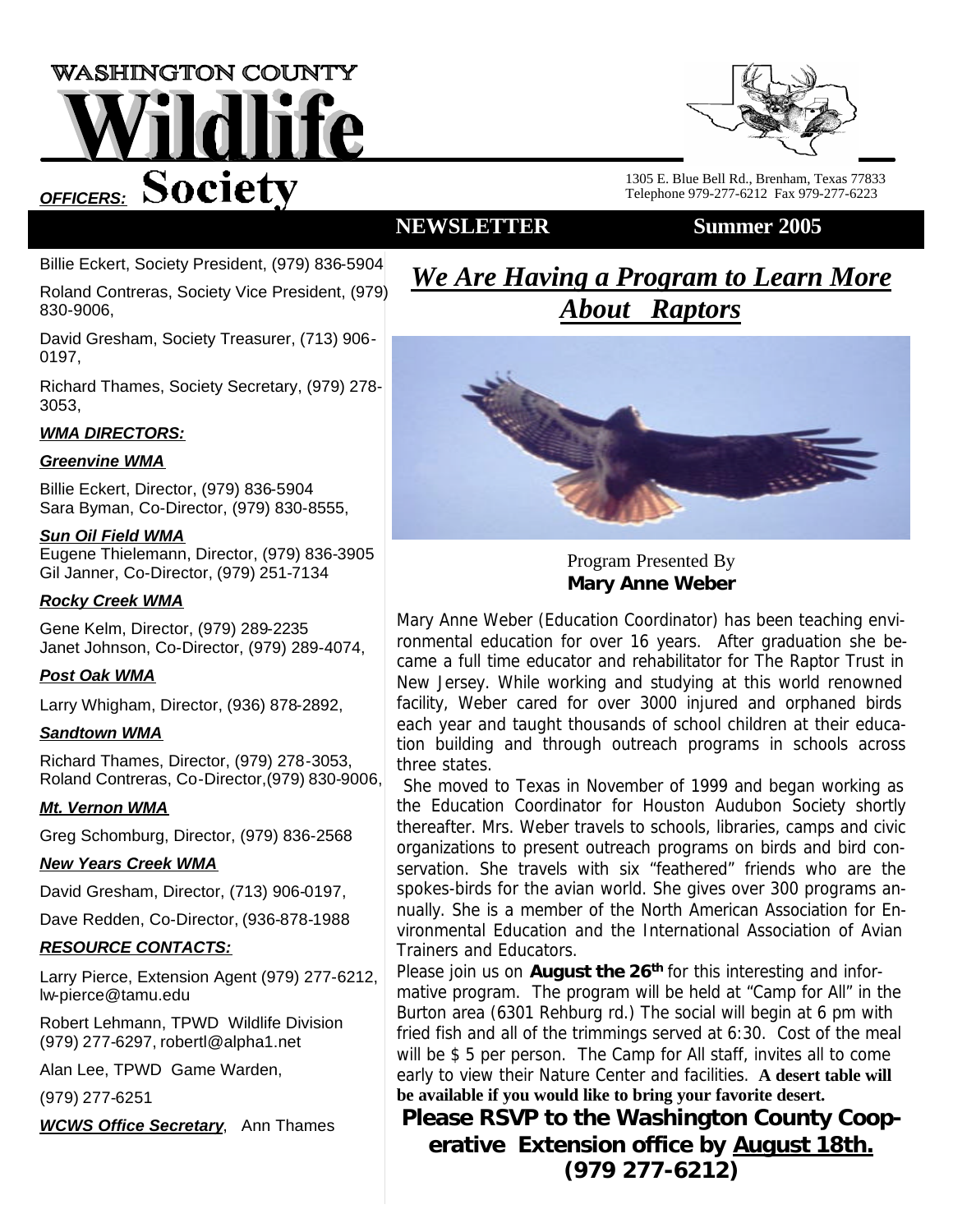### **TANAN ANG KABA Presidents Remarks,**

Hello Members, Looks like Spring has given way to Summer. Most of the Doe deer should have their fawns on the ground by now. You can sure help them and other wildlife survive by providing good food and tall grass shelter on your property.

 Most of the local WMA's have held or are in the process of holding their Spring meetings . Most have elected a new codirector which will move into the director position next year. If you don't know your directors a listing of the new leadership can be seen on the front page of this newsletter. If you have any ideas or comments please feel free to pass them along to your directors.

 The Society is here to assist you in enhancing the wildlife and it's habitat for all to enjoy. Tell your neighbor about the Society and bring them to the Raptor meeting on Aug. 26th

Hope to see you there !!! **Billie Eckert** 

**Time to I. D. some Deer** Starting August 1st members should begin to log deer sightings within the county. See instructions on reverse side of enclosed form. Please take some " time and go out and identify some deer, log them onto the form according to instructions.

#### **TEXAS MASTER NATURALIST™ FORMS GIDEON LINCECUM CHAPTER FOR AUSTIN, COLORADO, FAYETTE, AND WASHINGTON COUNTIES**

The charter class of volunteers of the Gideon Lincecum chapter of Texas Master Naturalist™ is off to a great start. The group of twelve new master naturalists in training began their year-long training with an outdoor lecture on pond ecology at Washington-on-the-Brazos State Park April 16. This was the beginning of 40 hours of classroom and field work leading to certification as a Texas Master Naturalist™. Since the initial meeting two other training sessions have been held at Blinn College with distinguished lecturers from Texas Parks and Wildlife and Texas A&M University.

The objective of the program is to develop a source of trained volunteers that can assist TPWD and the Texas Agricultural Extension office in their efforts to help private landowners and State agencies to properly manage the natural resources and natural areas of Texas. In addition to the initial 40 hours of training that the volunteers undergo, they are required to donate 40 hours annually to service work in support of approved programs and projects benefiting wildlife and other natural resources. The service work is already underway at the state parks on Lake Somerville.

Nails Creek State Park on Lake Somerville is one area that has been making good use of the new volunteers. The park staff lead a program of guided canoe trips down the Yegua creek that is available for guests each Thursday and Saturday during the summer. The trip begins at 9 AM and lasts until noon. The Gideon Lincecum TMN volunteers have supported this program by leading the trip when needed and freeing up park staff for other duties.

Nails Creek SP was also host to a Kids Fishing Day June 4. Volunteers from Gideon Lincecum TMN assisted the park staff in the program for about 20 young fisher-persons, some of whom had never fished before. The experience of fishing with their families and friends in a safe and rewarding atmosphere seemed to meet the program objectives of getting families back together doing something fun outdoors.

At Birch Creek SP, the Gideon Lincecum TMN group assisted the Brenham ISD  $6<sup>th</sup>$  grade classes in an outdoor classroom. In cooperation with TPWD and Texas Cooperative Extension personnel, demonstrations and active involvement in science experiments related to water ecology, soil and water interaction, ecological building construction, and scientific means of wildlife observation through tracks and scat were presented.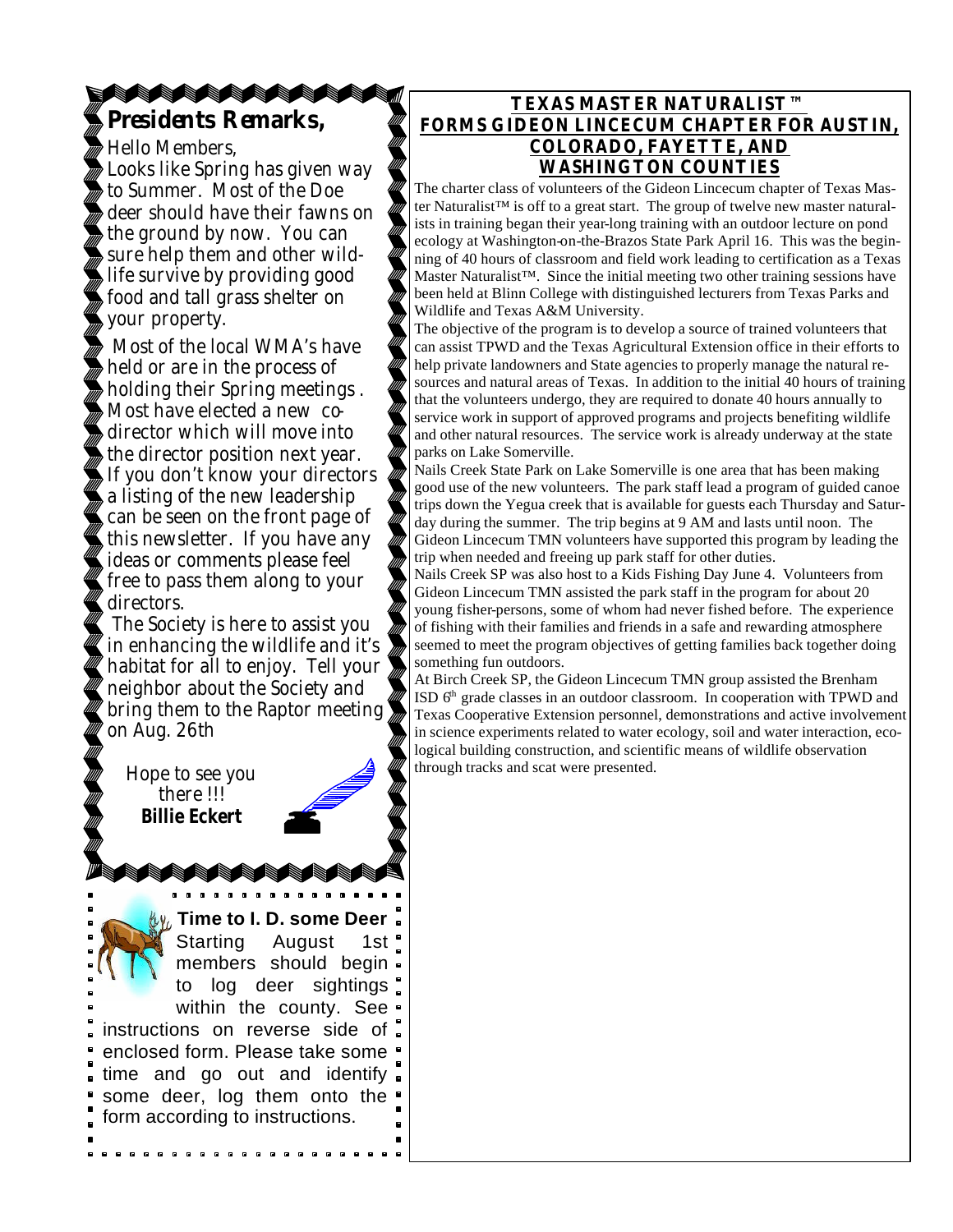## *2005 Incidental Observation Logging Form*

# Washington County Wildlife Management & Conservation Society

|          | <b>Date</b>   | Bucks<br>2-3 pts | Bucks<br>4-5 pts               | Bucks<br>6-7 pts | $\frac{\text{Bucks}}{\text{8+ pts}}$ | <b>Bucks</b><br>(other) | <b>Does</b>    | Fawns          | $Co$ -op           |
|----------|---------------|------------------|--------------------------------|------------------|--------------------------------------|-------------------------|----------------|----------------|--------------------|
| Example: | 8/6           |                  | $\mathbf{1}$                   | $\overline{2}$   |                                      | $\overline{2}$          | $8\,$          | $\overline{4}$ | <b>Rocky Creek</b> |
|          | $8/10$        |                  | $1\ \mathrm{Red}$<br>Tag $\#4$ |                  |                                      |                         | $\overline{2}$ | $\overline{2}$ | Greenvine          |
|          |               |                  |                                |                  |                                      |                         |                |                |                    |
|          |               |                  |                                |                  |                                      |                         |                |                |                    |
|          |               |                  |                                |                  |                                      |                         |                |                |                    |
|          |               |                  |                                |                  |                                      |                         |                |                |                    |
|          |               |                  |                                |                  |                                      |                         |                |                |                    |
|          |               |                  |                                |                  |                                      |                         |                |                |                    |
|          |               |                  |                                |                  |                                      |                         |                |                |                    |
|          |               |                  |                                |                  |                                      |                         |                |                |                    |
|          |               |                  |                                |                  |                                      |                         |                |                |                    |
|          |               |                  |                                |                  |                                      |                         |                |                |                    |
|          |               |                  |                                |                  |                                      |                         |                |                |                    |
|          |               |                  |                                |                  |                                      |                         |                |                |                    |
|          |               |                  |                                |                  |                                      |                         |                |                |                    |
|          |               |                  |                                |                  |                                      |                         |                |                |                    |
|          |               |                  |                                |                  |                                      |                         |                |                |                    |
|          |               |                  |                                |                  |                                      |                         |                |                |                    |
|          |               |                  |                                |                  |                                      |                         |                |                |                    |
|          |               |                  |                                |                  |                                      |                         |                |                |                    |
|          |               |                  |                                |                  |                                      |                         |                |                |                    |
|          |               |                  |                                |                  |                                      |                         |                |                |                    |
|          |               |                  |                                |                  |                                      |                         |                |                |                    |
|          | <b>Totals</b> |                  |                                |                  |                                      |                         |                |                |                    |